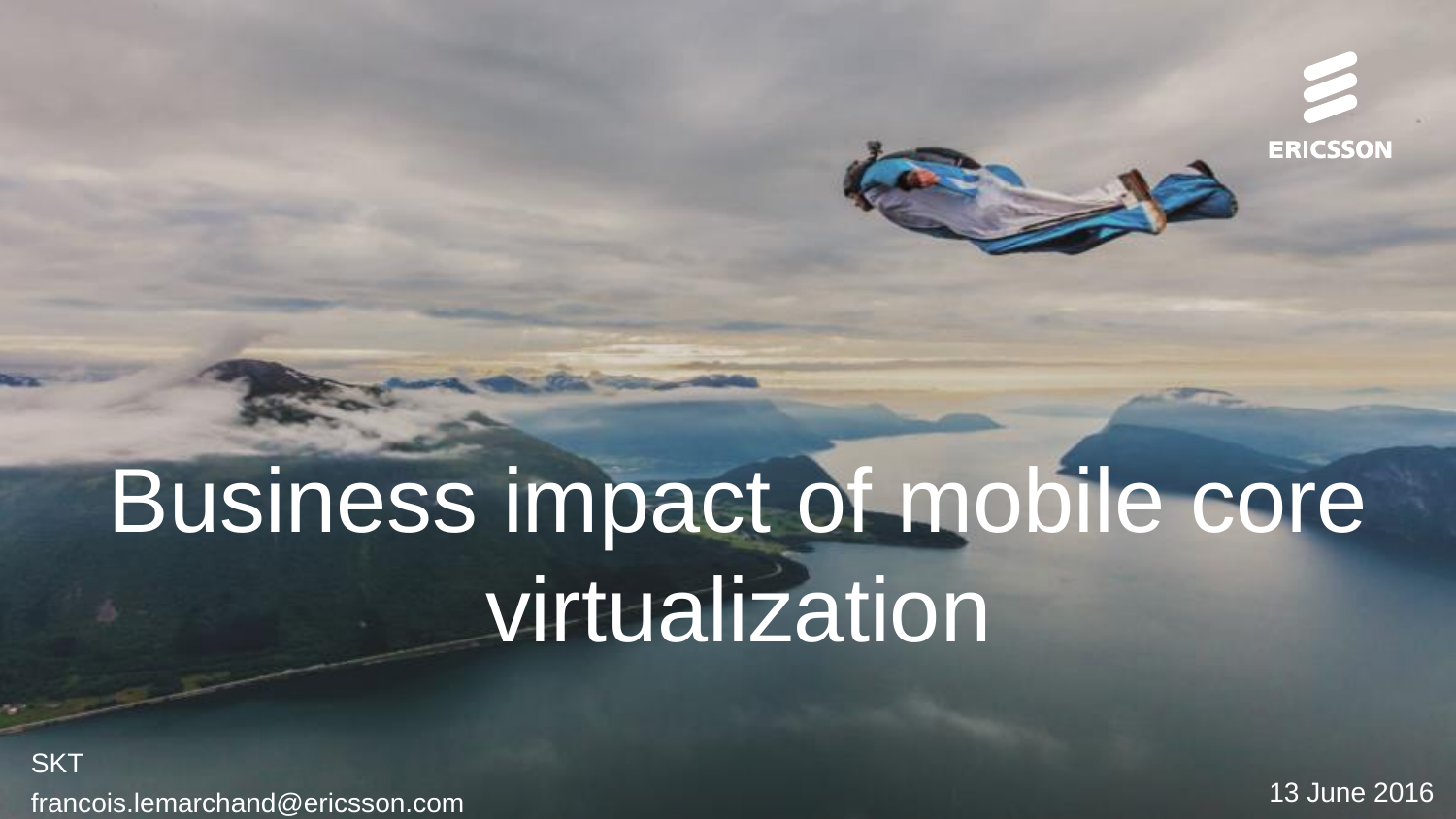### Virtual posterchild

- Mobile Core has been the lead use case for  $\bullet$ operator journey to virtualization
- Virtual network functions are harder to  $\bullet$ virtualize than IT payloads (eg OSS/BSS) but with a perceived higher value from the move to COTS HW
- Mobile seen as good starting point  $\bullet$ 
	- Centralized deployment suitable to  $\bullet$ early DC placement
	- Perceived as expensive  $\bullet$
	- Less dataplane intensive than fixed BB more suited to early virtualization
	- **Benefits from flexible service**  $\bullet$ composition

Virtualization - heat map **Control Plane Media** Distribution **Gateways Network Home Edge** value **Appliance Routers OSS and Core BSS Routers Access High** Hardware optimizations Low Virtualization playing field **SDN playing field**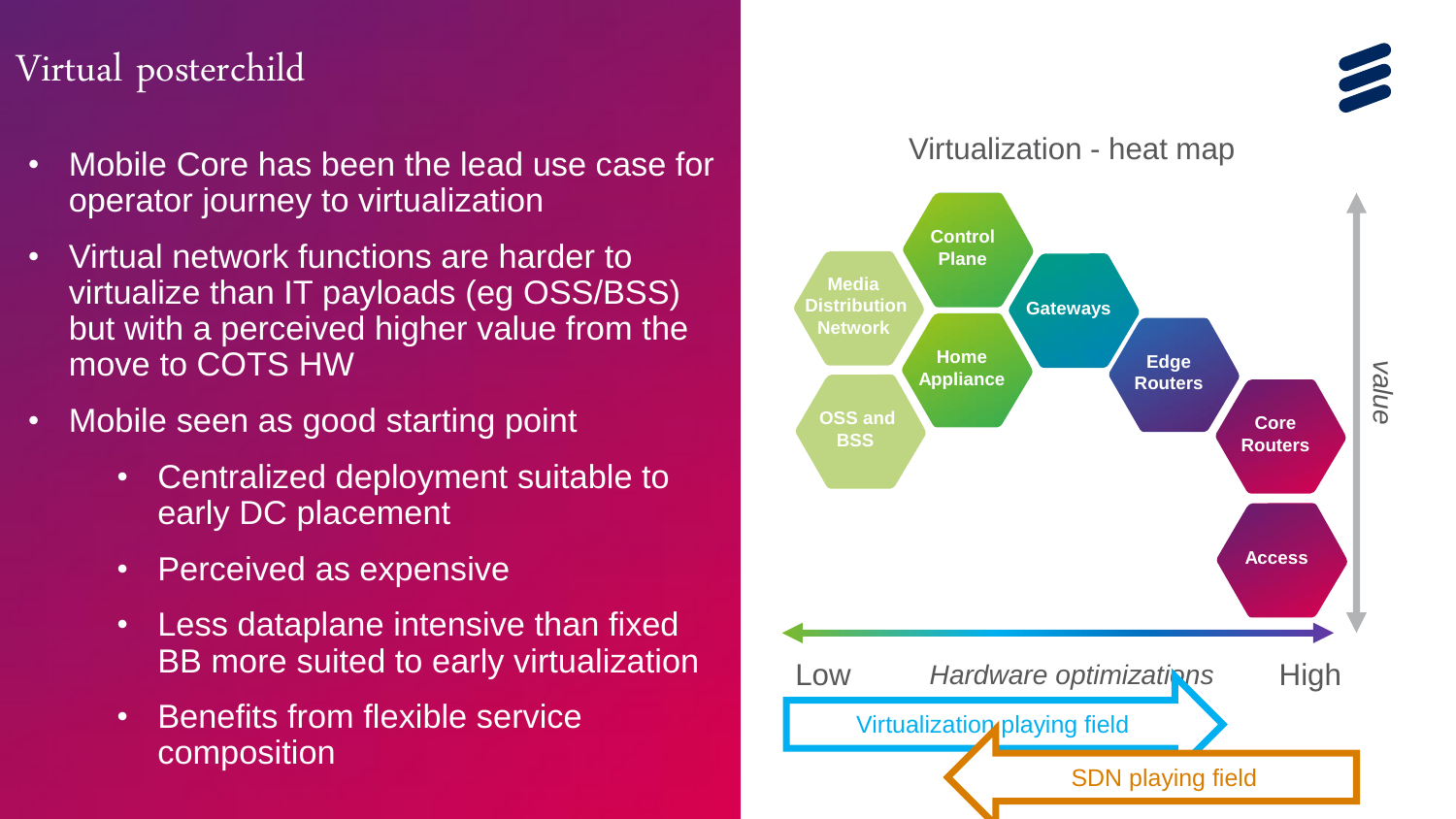### Early cost saving… or not?

› Initially doesn't change development cost

– HW design is traditionally a small fraction of the development cost anyway Virtualization doesn't simplify the software design per say It is adding additional complexity in platform integration › From an operator perspective it likely increased the initial cost As any new technology there is an initial investment that is required

– Upfront infrastructure cost for first application

Cheaper COST... but need more of it

– Sub optimal network cost – centralization & additional layers (DC GW, Fabric etc…)

› Early market cost pressure due to inflated expectations and new entrants – but stabilizing now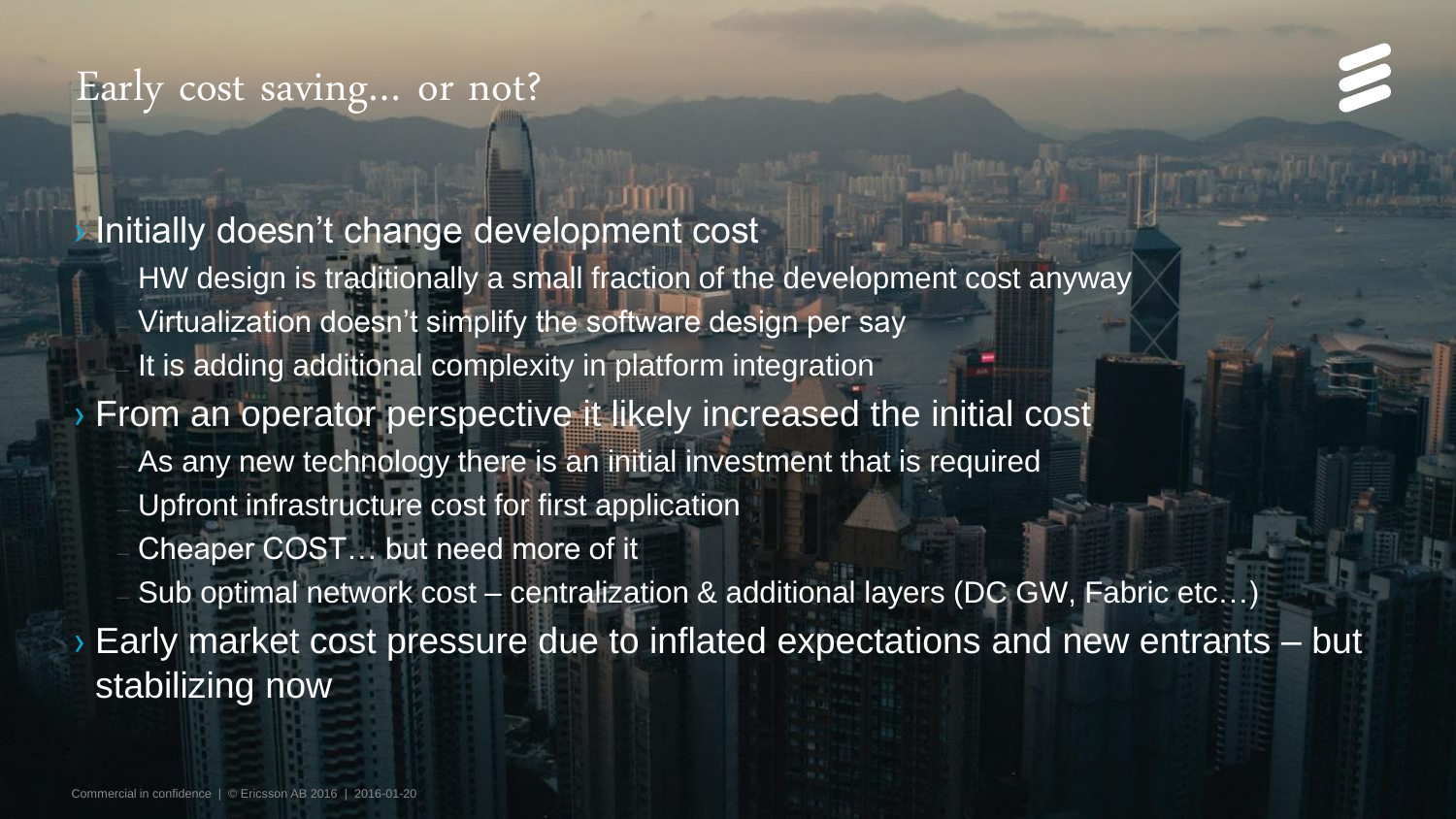# new efficiency gains





### > CAPEX efficiency

- Better commercial leverage with reduced vendor stickiness
- Flexible deployment enable best of breed niche solutions
- When reaching critical mass of virtualized functions will allow efficient resource utilization
- > OPEX efficiency
	- Virtualization reduces de complexity of deployment, maintenance and capacity planning
	- Virtualization and SDN simplify rollout of new services

Hyperscale Now | Page 4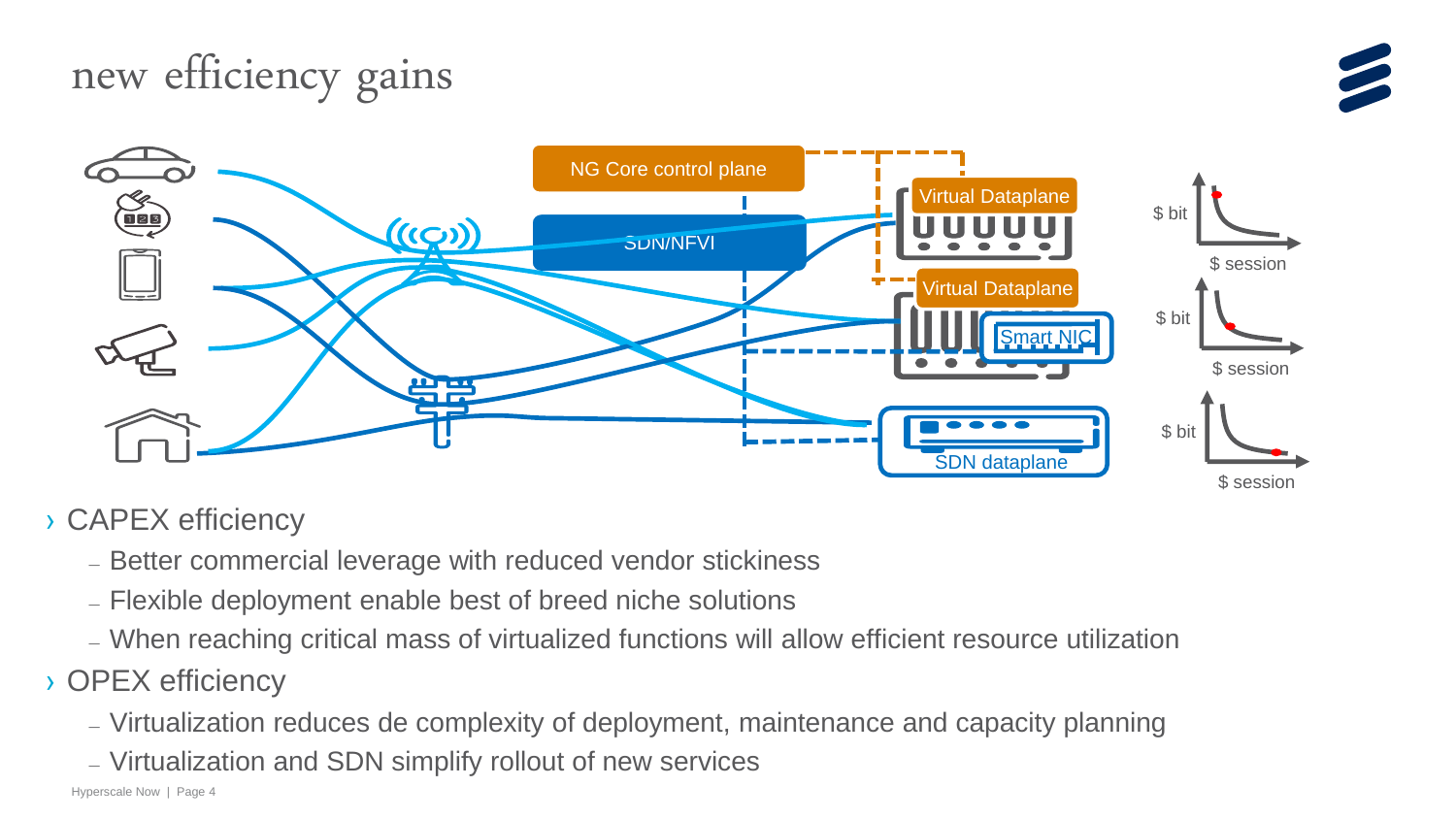## One network many industries



MVNO

**OTT** 

**Enterprise** 

**Consumer** 

**Wholesale** 

**Telco** 





 $\mathfrak{D}$  $\cancel{\beta}$ 

### Critical communications

<5ms E2E delay 99.999% transmission reliability  $\sigma$ 500 Kmph relative velocity



Massive communications

>10 years battery lifetime >80% cost reduction 20dB better coverage

Commercial in confidence | © Ericsson AB 2016 | 2016-01-20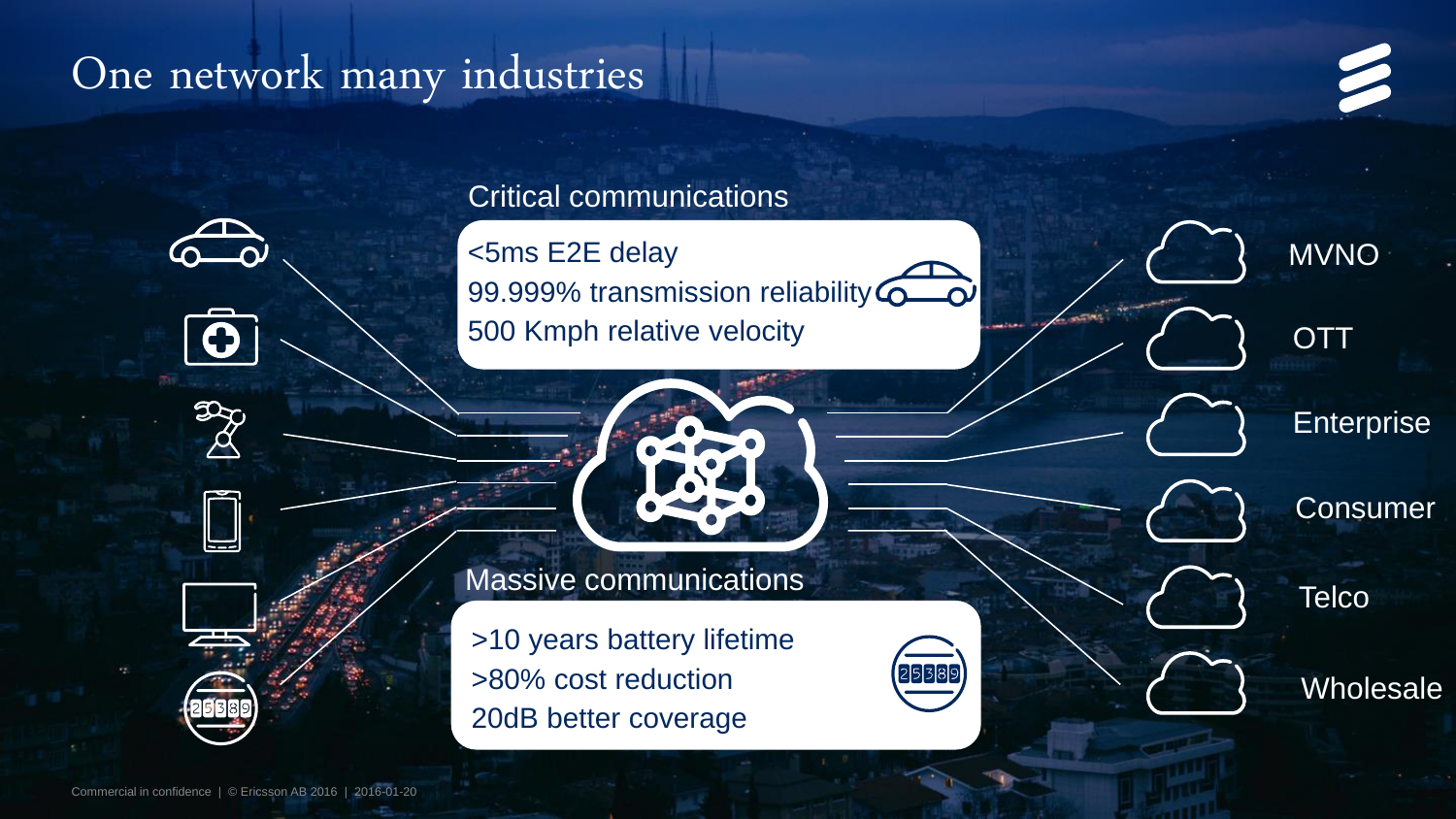## Network slicing for shared network / capacity models



3

#### AVAILABLE TODAY - IN LIVE OPERATIONS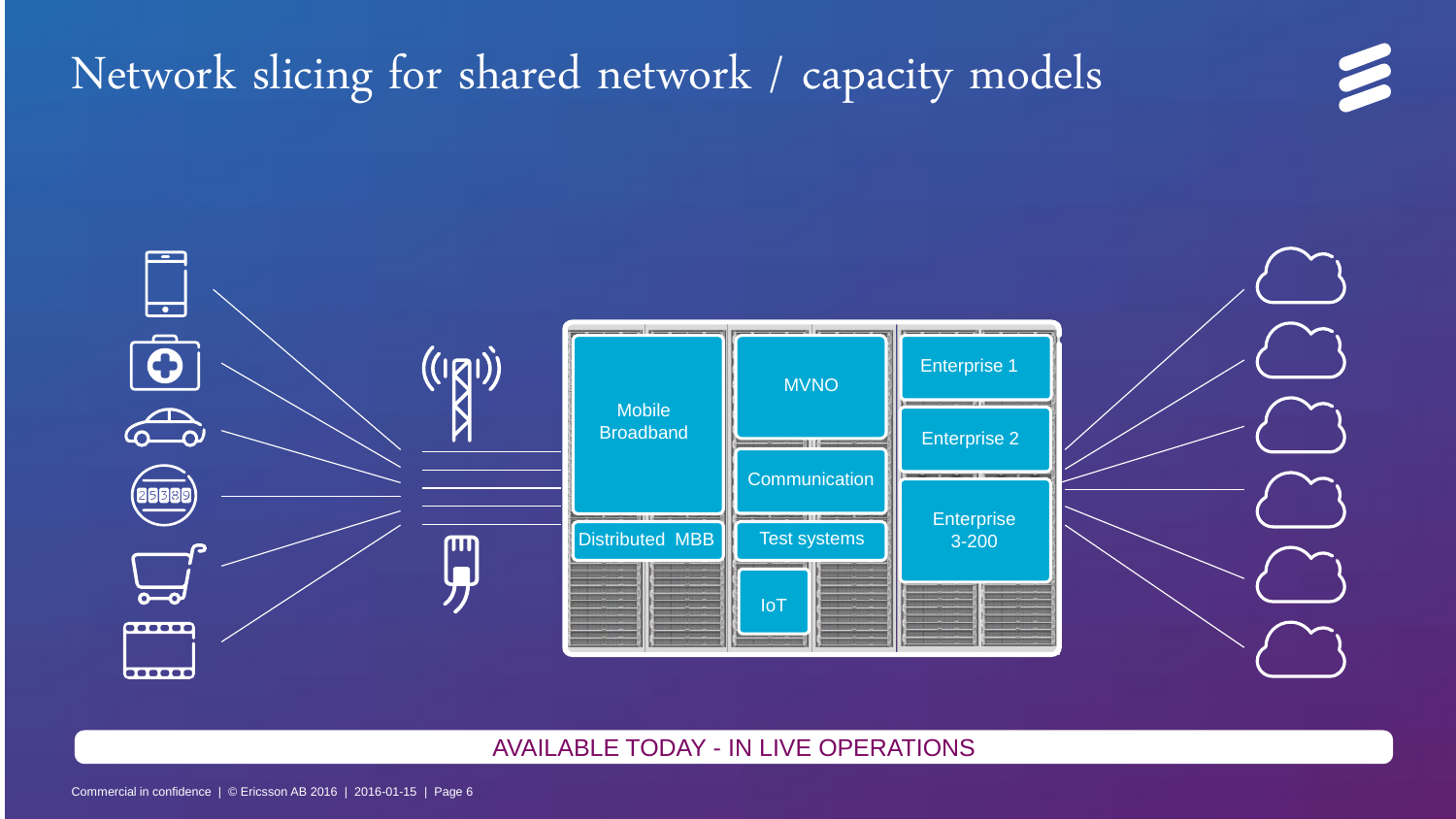drive for distributed cloud Edge computing & content



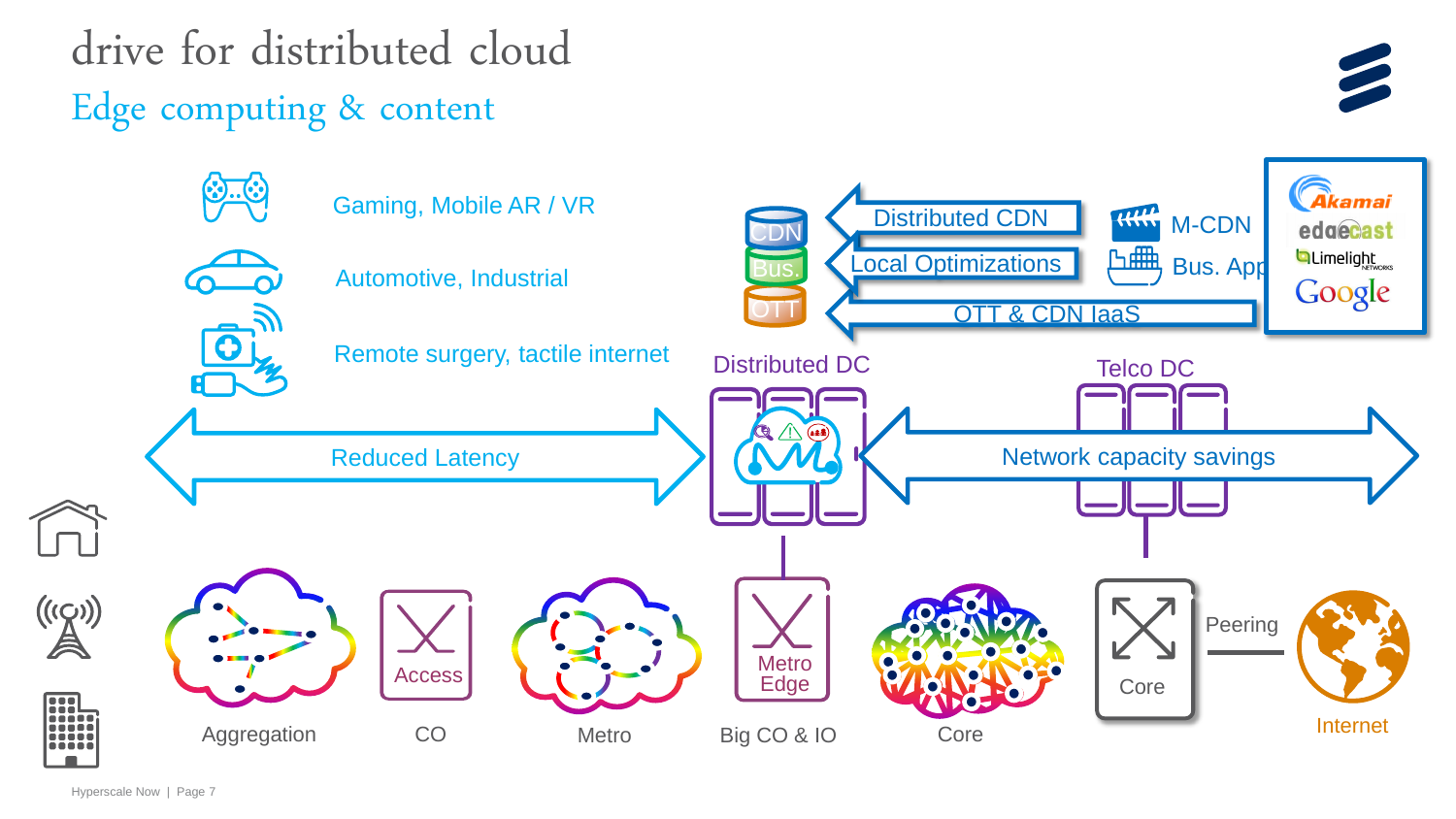### 5G & IOT SDN





**Distributed Cloud & Service slicing** 





Application aware transport slicing



Software Defined Network functions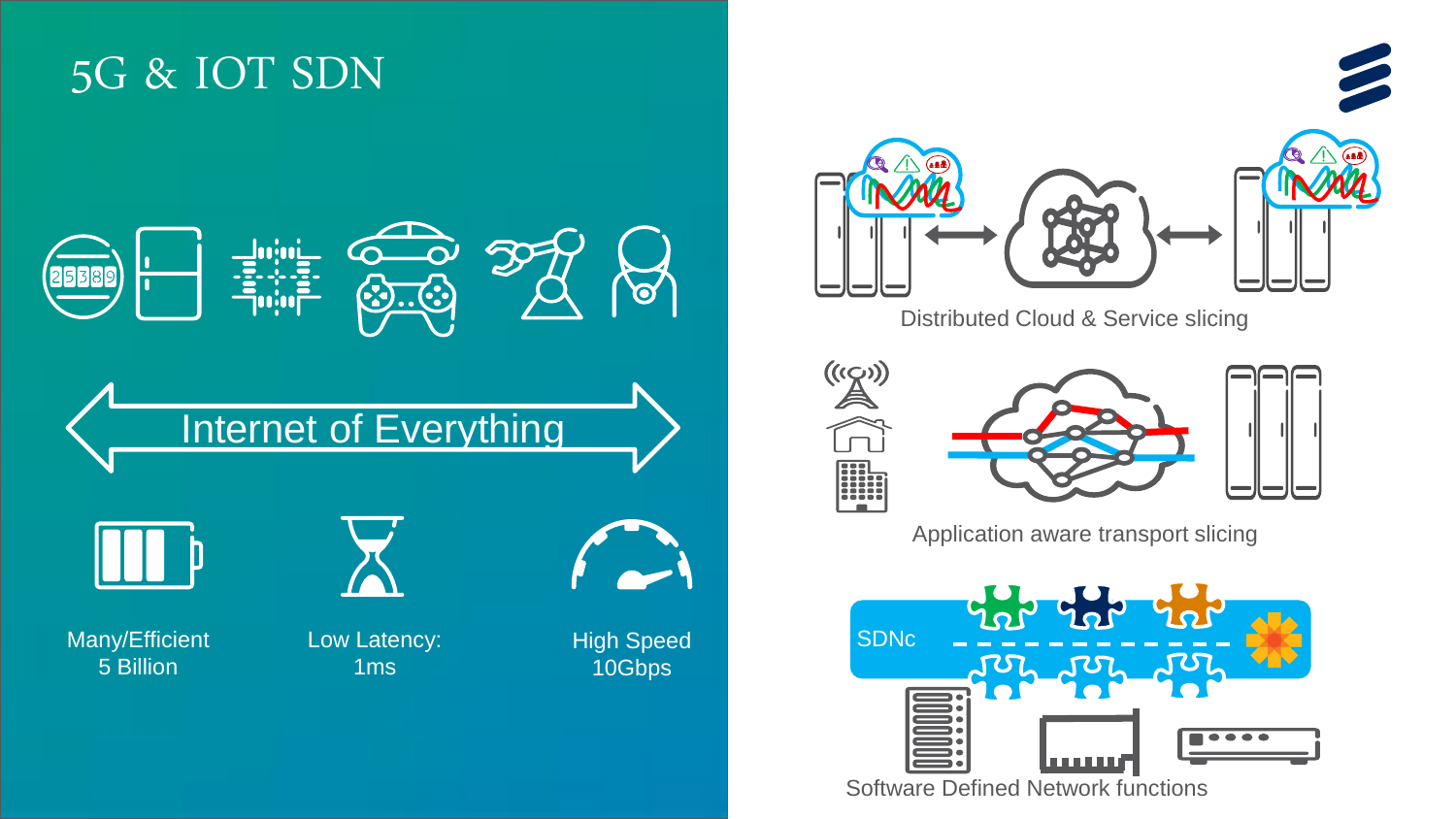# Mobile core deployments





Hyperscale Now | Page 9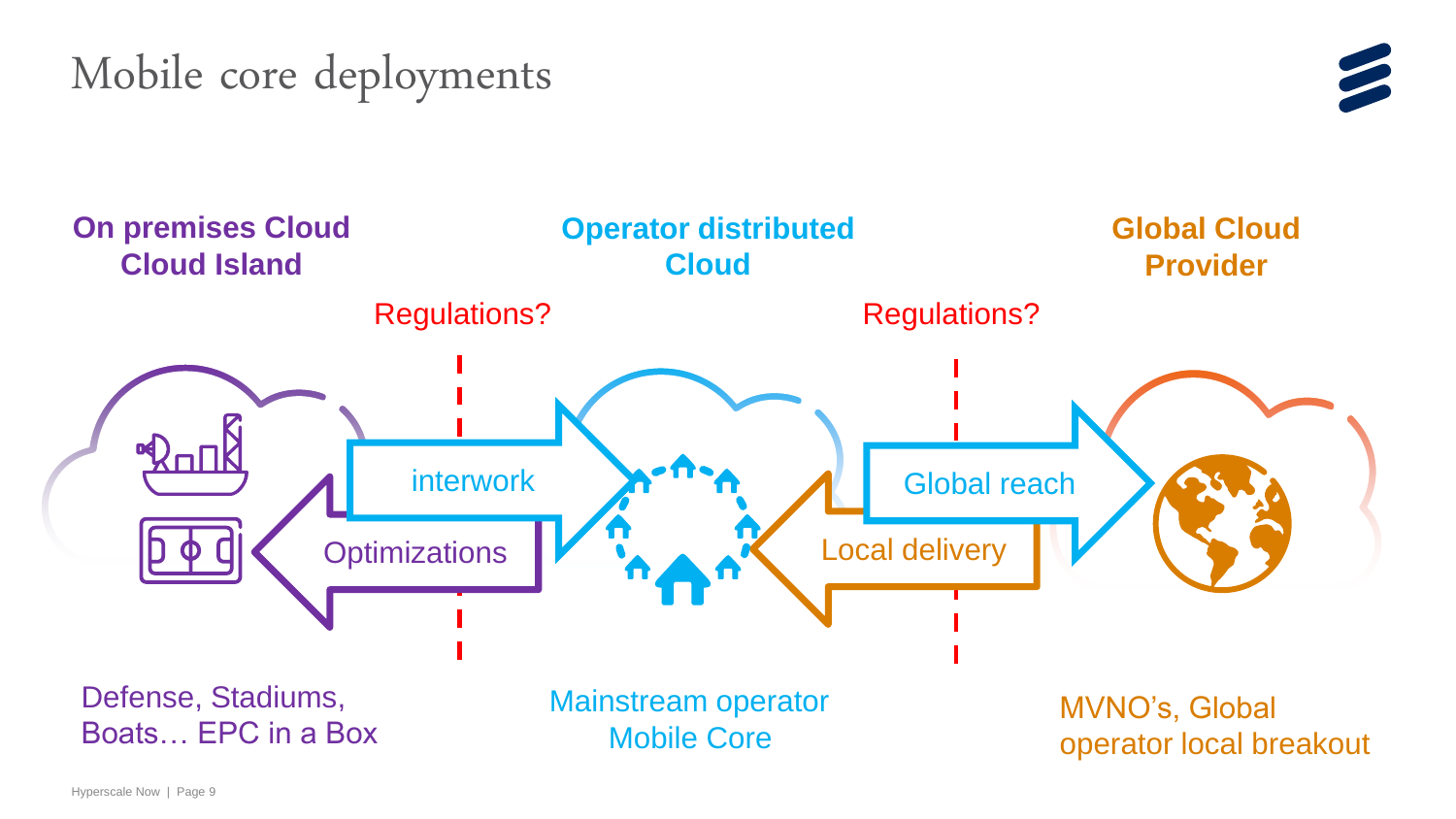Global service composition



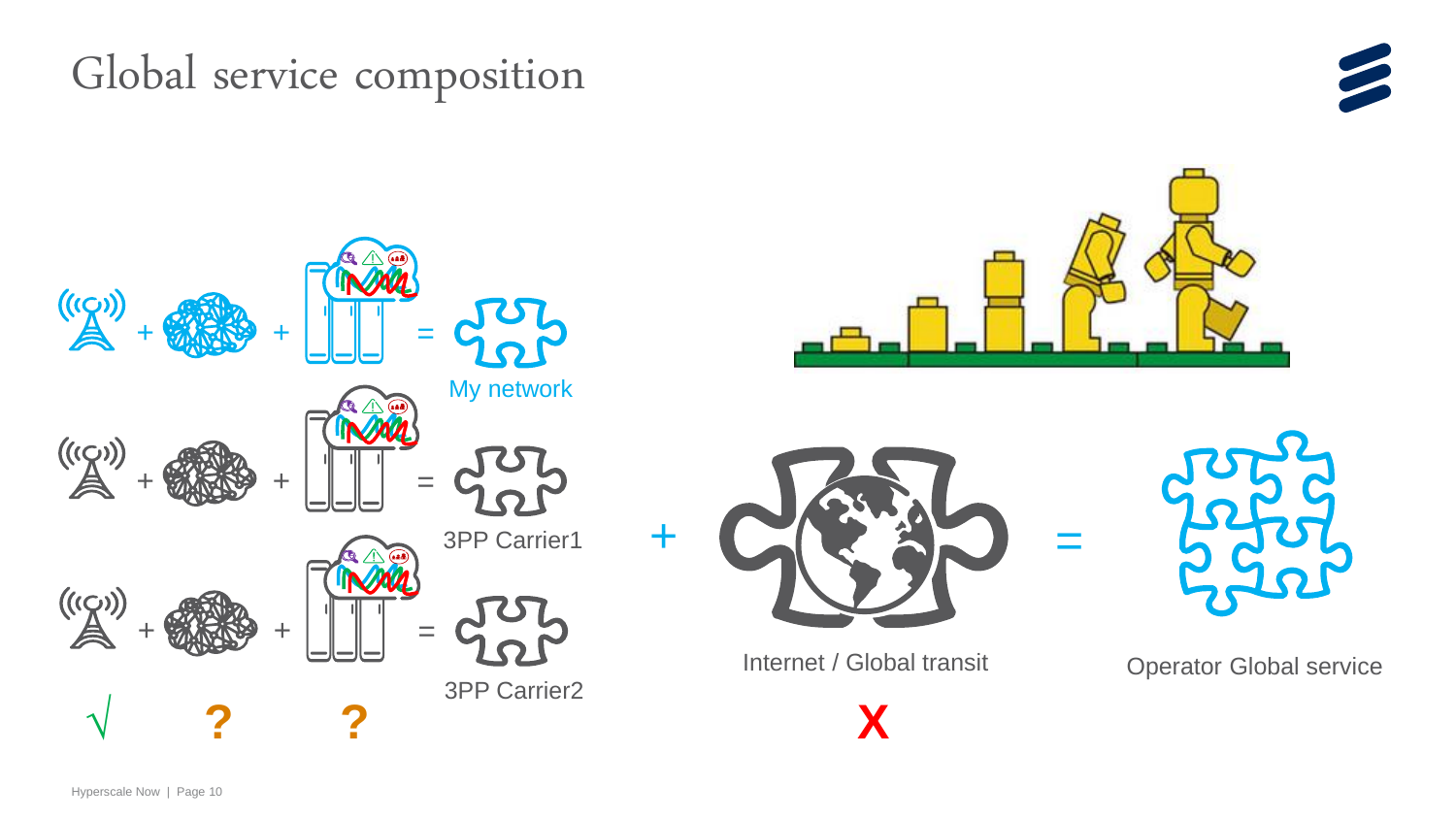## Take away



### It is happening

- Technology is ready, operators are rolling out now, low percent of traffic still
- Streamline operations / planning
- Simplify service deployment and insertion (creation)
- Break the barriers more competition, new opportunities:
	- Global MVNO… and FVNO (SD-WAN style)
	- OTT content providers ability to gain deeper network access
	- Enterprise, Defense, blue light private network slice over shared infrastructure

› SDN and NFV enable network exposure required to build global services

- Need a good model that enables operators to open their network assets to for benefits of other operators, OTT and consumers -> Operator IaaS, smart neutrality
- Help operator to leverage public cloud resources for network services (regulatory question on security, LI, emergency services etc...)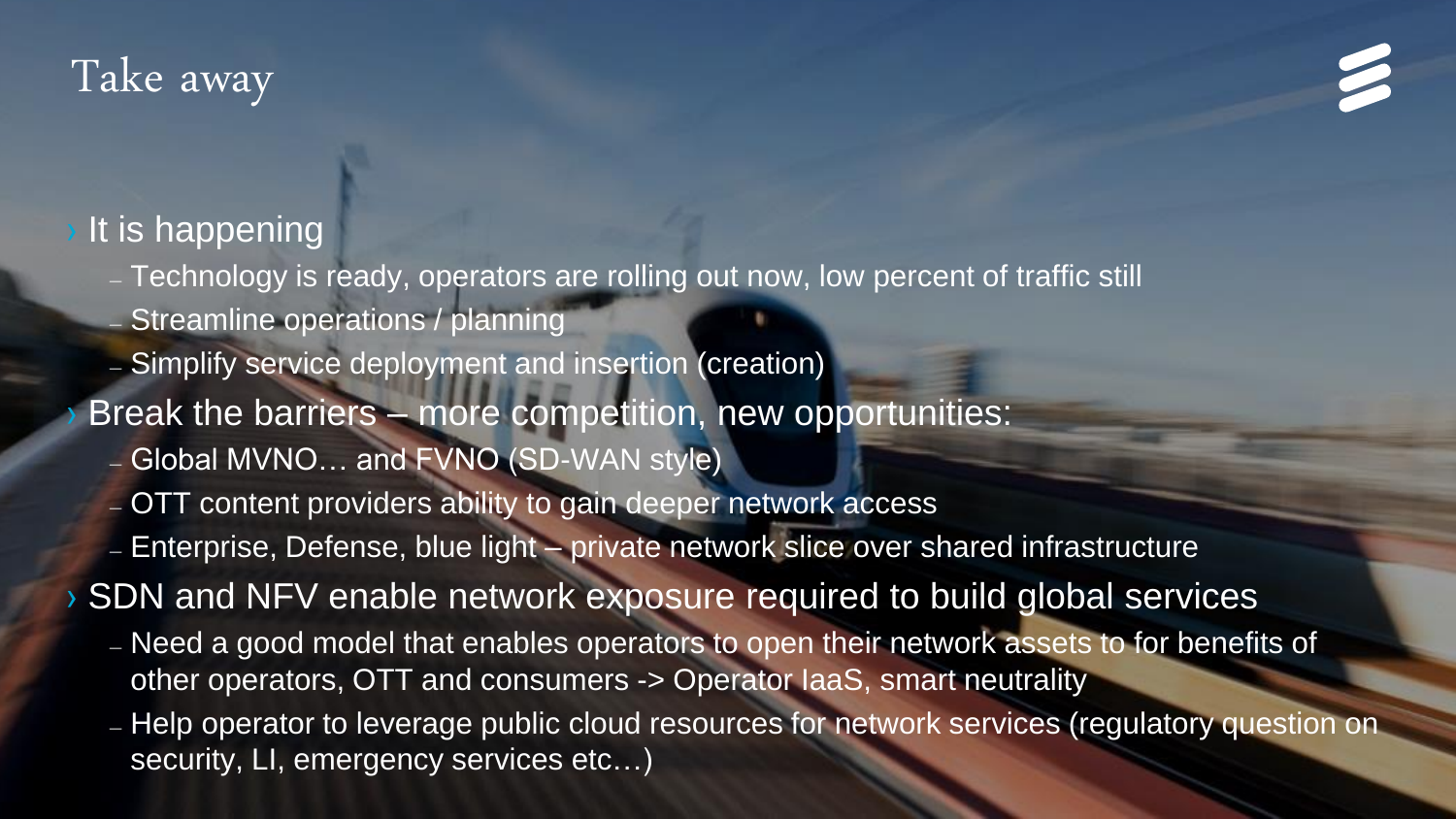

# ERICSSON